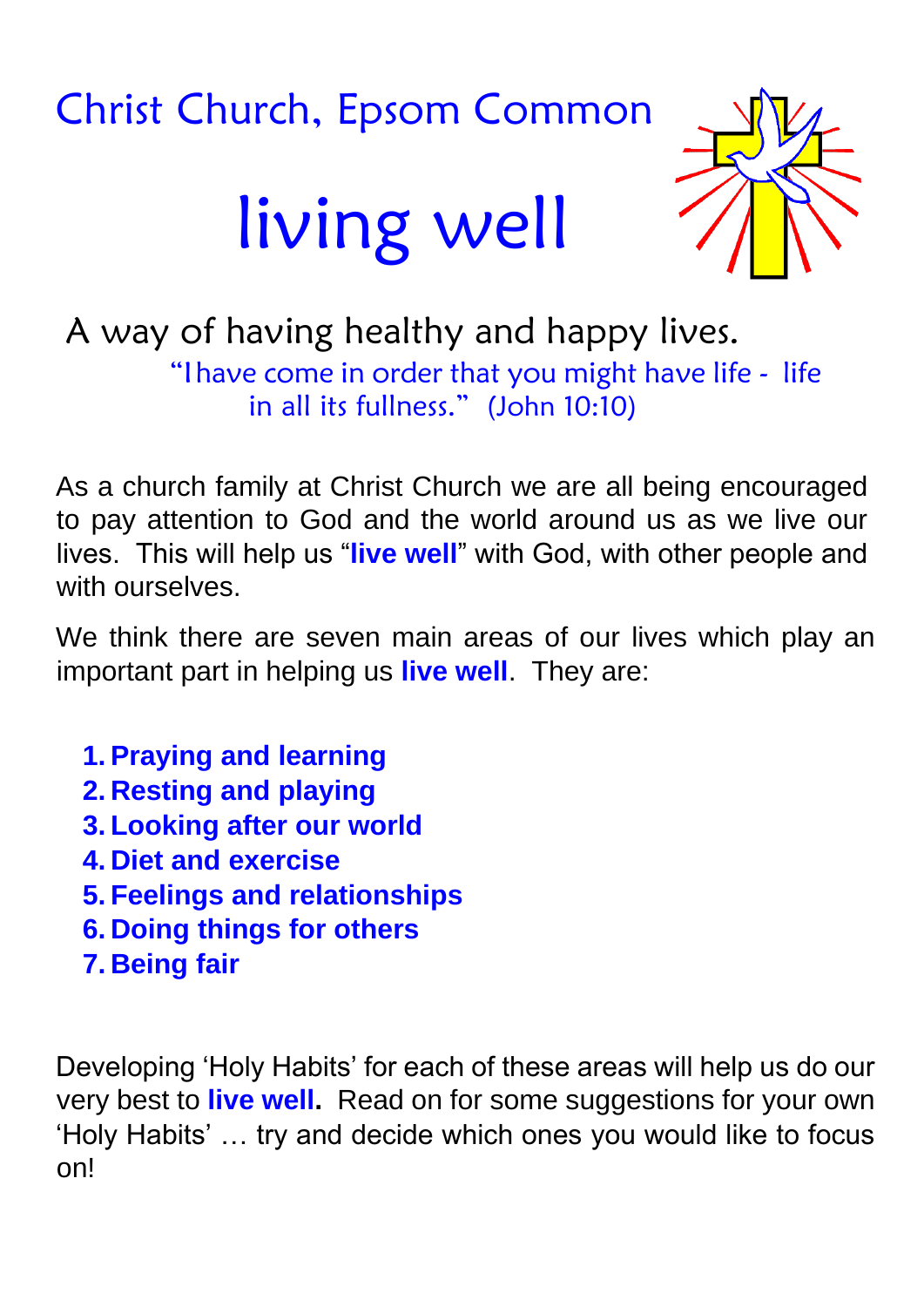# 1: Praying and learning

"Don't worry about anything, but in all your prayers ask God for what you need, always asking him with a thankful heart." Philippians 4:6

- Pray to God or Jesus every day if you can; remember … you can pray **anytime**, **anywhere**!
- Use a prayer book or the 5 finger prayer technique to help you.



- Learn about the world and pray about the things you hear about.
- Attend church regularly, join in with children's groups or youth groups.
- Learn a new skill.

## 2: Resting and playing

"Come to me, all of you who are tired from carrying heavy loads, and I will give you rest." Matthew 11:28

- Turn off your computer, phone, tablet or TV for a while and be peaceful/focus on your breathing.
- Spend a few minutes listening to and

watching the world around you.

- Get enough sleep.
- Make something or read a book.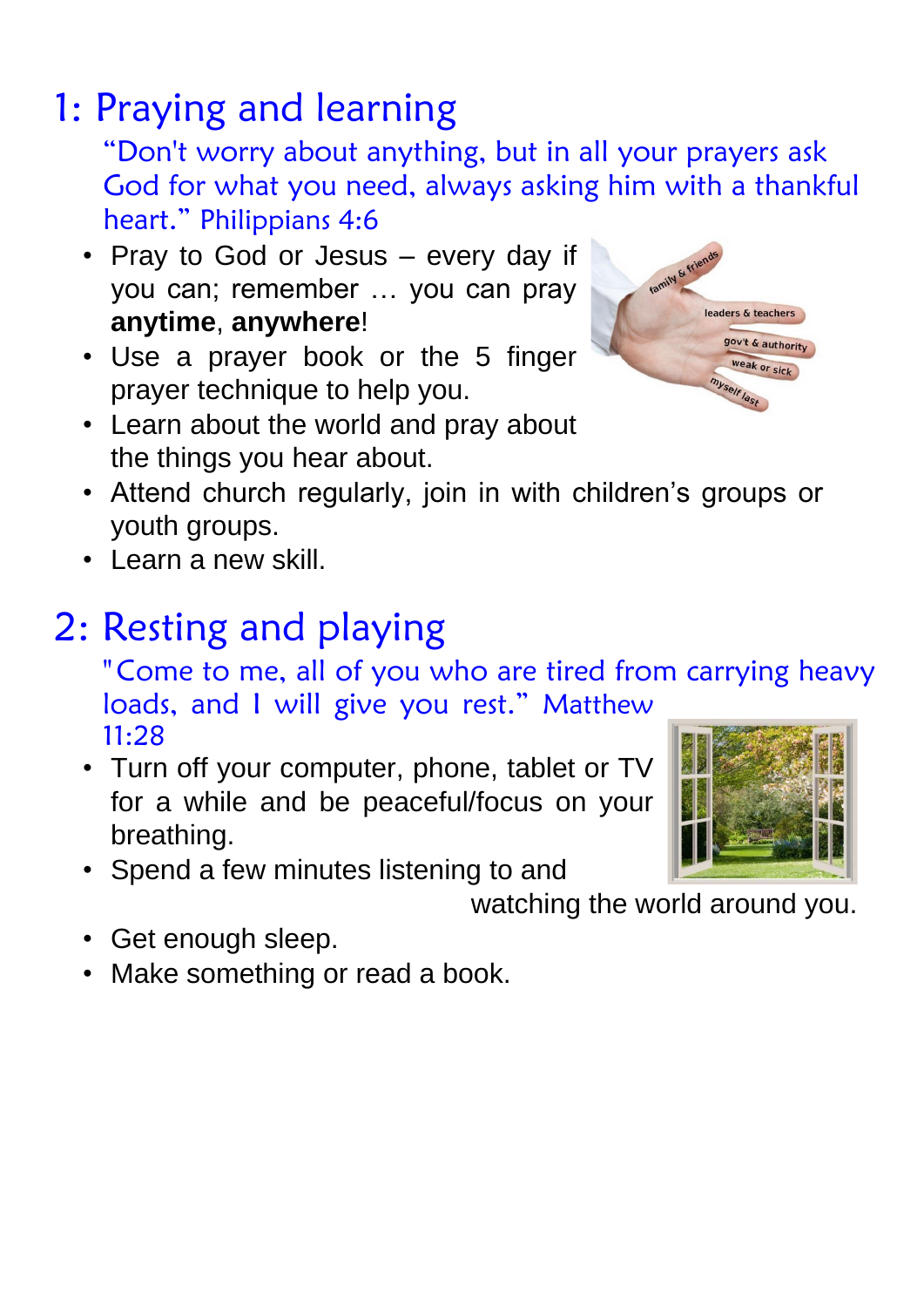# 3: Looking after our world

"The LORD God placed the man in the Garden of Eden to tend and watch over it." Genesis  $2:15 \square$  Feed the birds or pick up litter.

- Recycle as much as possible.
- Switch off lights when you leave a room.
- Water the plants.
- Appreciate Epsom Town and its surrounding nature.

### 4: Diet and exercise

"Don't you know that your body is the temple of the Holy Spirit, who lives in you and who was given to you by God? You do not belong to yourselves but to God; he bought you for a price. So use your bodies for God's glory." 1 Corinthians 6:19-

20

- Drink plenty of water.
- Eat regularly and as healthily as possible.
- Get some fresh air.
- Get your heart pumping!
- Set a health/fitness challenge.

## 5: Feelings and relationships

"There is no fear in love; perfect love drives out all fear. We love because God first loved us." 1 John 4:18- 19 **L** Listen to others and be patient with them.

- Know what matters to you.
- Chat to your family grandparents, aunties and uncles too!
- Develop friendships.
- Understand that life is special.
- Talk to an adult/friend if you are unhappy.





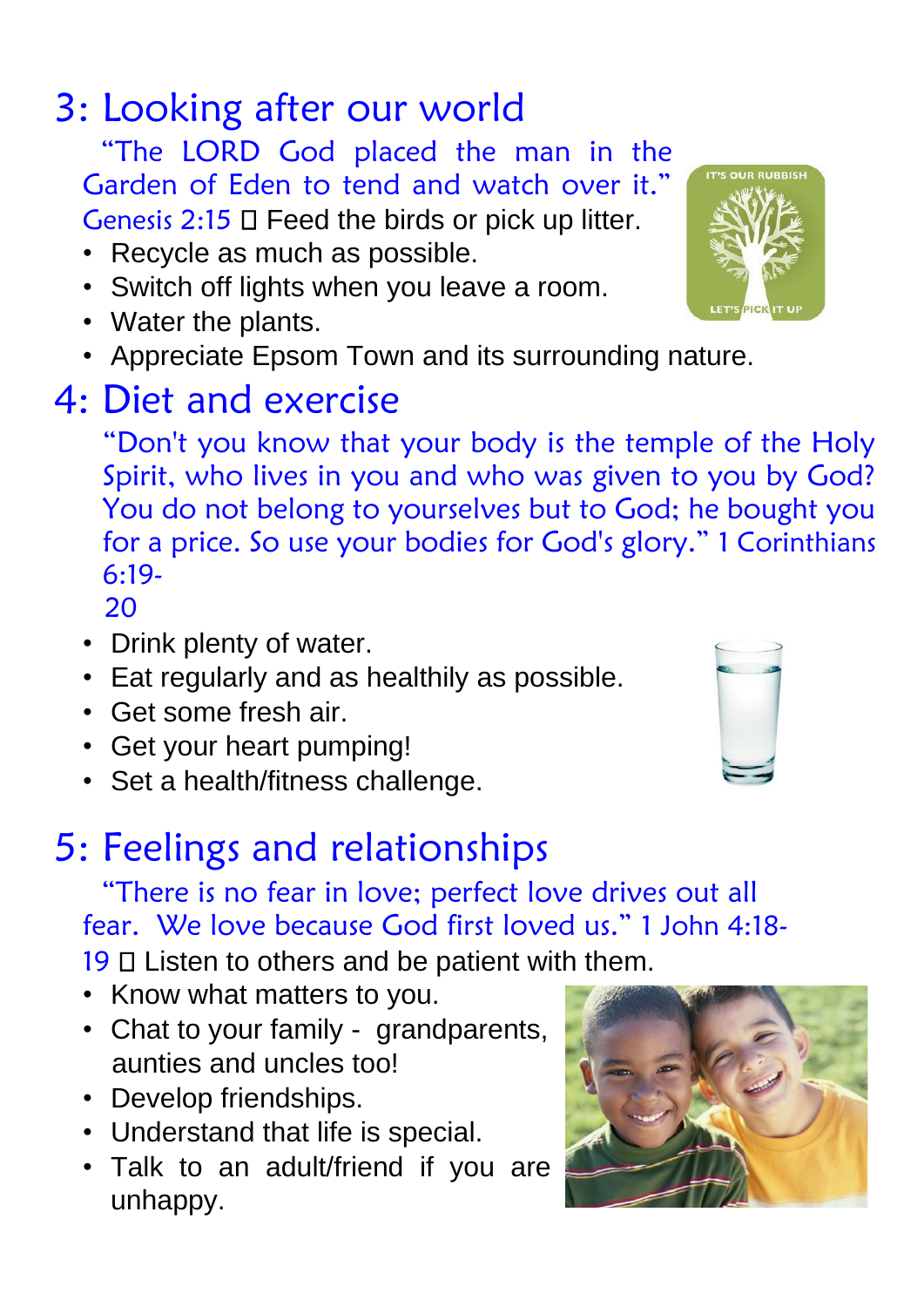# 6: Doing things for others

#### "'Love your neighbour as yourself.'" Mark 12:31

Be kind and helpful to others.

- Include people who may be feeling left out.
- Welcome new people to your school/church/ clubs.
- Do something special for charity.

# 7: Being fair

"What does the LORD require of you but to do justice, and to love kindness, and to walk humbly with your God?" Micah  $6:8 \square$  Be respectful - think before you speak.

- Listen to other people's points of view.
- Stand up for what's right avoid gossip, violence and intolerance.
- Share.
- Write campaigning letters.
- Support the Foodbank.

#### **Have you decided? … Which Holy Habits will you focus on?**

# My living well targets 2019-20

Choose one Holy Habit to focus on for each area of your life. Write it down here, to help you remember.